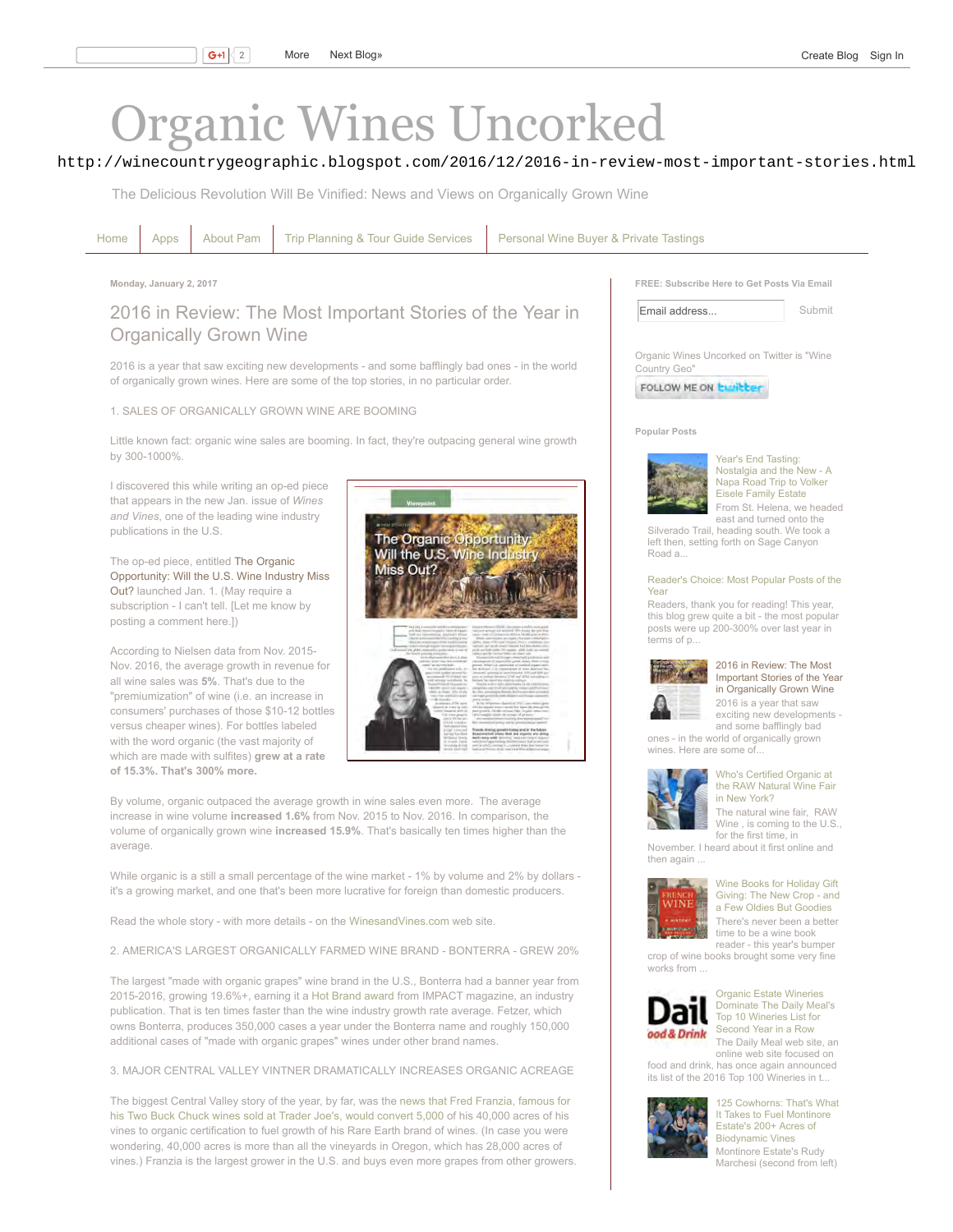In his keynote at Unified Grape Symposium in 2016, Franzia quoted Nielsen stats that show that wine consumers are interested in trying new things, with 30% of them choosing organic as a new thing they'd like to try.

In the spring, Franzia announced that sales of his Two Buck Chuck (now \$2.99), sold only at Trader Joe's, has surpassed 1 billion bottles (that's 83 million+ cases). But less well known is the fact that Franzia is already the number two producer of organically grown wines in the U.S. under its \$4-5 Green Fin brand (also sold only at Trader Joe's) producing 140,000 cases a year.

The Rare Earth and Green Fin wines are produced under the "made with organic grapes" standard. This category - made with sulfites - has a far larger market share overall than the no added sulfite organic category. (In comparison, Frey's no added sulfite Frey Organic Vineyards wines sell about 100,000 cases a year.)

The required three year certification for the new Bronco organic acreage is expected to be completed in 2017. It would increase the percentage of organic vines in the U.S. from 2.4% to 3%, which is still 2% less than the international average of 5%, but a big step forward.

In the past few years, organic acreage has declined in the U.S. while growing rapidly in Europe. France, for example, is now 9 percent organic.

4. BIODYNAMIC ACREAGE INCREASES TO A NEW HIGH OF 3,404 ACRES IN 2016

Demeter Biodynamic certification is often seen by many as a sort of fringe movement, but by 2016, Demeter (and its organic branch, Stellar Organic Certification) has grown to the the second largest certifier of both organic and Biodynamic vines.

2016 saw the Demeter certification of several large estates - one in Oregon (King Estate, 465 acres) and one in the Sta. Rita Hills in Santa Barbara County (Sea Smoke Cellars, 170 acres).

In addition, areas that had only a tiny Biodynamic presence - Anderson Valley in Mendocino County and Paso Robles in San Luis Obispo County - nearly doubled when more (albeit small) amounts of acreage were certified this year at Domaine Anderson's Dach Vineyard and Villa Creek Cellars estate.

Overall, this shows growing strength for the Biodynamic sector.

In comparison, CCOF, the largest organic certifier by far, certified 10,405 acres of wine grapes, making Demeter the second largest certifier in eco-certified (organic or Biodynamic) vines and wines in the U.S.

In addition to its Biodynamic certification, its Stellar Organic Certification certifies more than 350+ acres on top of the 3,404 acres of Biodynamic vines.

The next largest U.S. wine grape certifiers are Organic Certifiers with 504 acres and Oregon Tilth with 413 acres.

5. KING ESTATE BECOMES THE LARGEST BIODYNAMIC ESTATE IN U.S.

King Estate was the largest organic grower in the U.S. (with 465 acres of planted vines). It was certified in 2002. Now it's the largest Biodynamic grower, too.

Proprietor Ed King says converting to Biodynamics was just the right thing to do.

"I really don't accept the thinking that the "conventional" industry farming standard is "standard," he told me (in as yet unpublished interview). "The reality is that George Washington, Thomas Jefferson, Abraham Lincoln, their families, the colonists - they were all organic farmers and they were all integrated farms.

"What we are doing is not something that is sort of goofy and edgy on the fringes."

6. NOTED ORGANIC PIONEERS INCREASE ORGANIC VINEYARD ACREAGE

Organic producers in both Anderson Valley and Santa Barbara County increased their organic vineyard acreage.

While many Pinot Noir producers in Oregon have been organic or Biodynamic for decades, Anderson Valley has not. Now it is slowly growing.

The biggest impact in the growth of organic viticulture in the valley, acclaimed for Pinot, is from Long Meadow Ranch, which purchased a Pinot Noir and Chardonnay vineyard, converting 70 acres to organic certification. The winery has farmed all of its 72 acres of Napa Valley vines organically since 2004.

It joins Handley Cellars, the first estate in Anderson Valley to be certified organic, in a toehold of Anderson Valleyites embracing organic. (Drew Cellars, with 7 acres, is another). Handley, organic and friends packed cowhorns full of manure last week and then buried them in t...

#### Make Some Memories: The Perfect Gift

Looking for the perfect gift for the wine lover in your family? Or for a business associate or client? The gift of a trip to wine country ...



EPA's Hearings on "The Carcinogenic Potential of Glyphosate" Dec. 15-16 -Online

While the rest of the world eyes Trump and Putin - and the latest scary cabinet nominations, Carey Gillam , a leading environmental journal...



Alsace Features All Organic and Biodynamic Tasting Seminar at Wine Writers **Conference** 

Alsatian wine producers are promoting the region's high

percentage of organic and Biodynamic vineyards in their PR outreach campaigns,

**Total Pageviews**



**Recommended Reading**

- Wine and Climate Change
- Organic Winegrowing Manual
- Inventing Wine
- The Fruits of Natural Advantage by Steven Skoll
- Toxic Drift: Pesticides and Health in the Post World War Two South by Pete Daniel
- Napa by James Conaway
- An Ideal Wine by David Darlington
- Sustainable Vineyards in the Watershed
- Oregon Eco-Friendly Wine
- Voodoo Vintners: Oregon's Astonishing Biodynamic Winegrowers
- Wine Wars

**Search This Blog**



**Blog Archive**

- ▼ 2017 (1)
	- ▼ January (1) 2016 in Review: The Most Important Stories of the
- ► 2016 (105)
- ► 2015 (110)
- $\blacktriangleright$  2014 (124)
- ► 2013 (163)
- $\blacktriangleright$  2012 (119)
- $\blacktriangleright$  2011 (194)

#### **Wines We Cover**

We publish information about wines grown from certified organic or Biodynamic vineyards that are generally *made with sulfites (which are usually added in small amounts to preserve the wine).*

That includes these certification types:

ORGANIC WINE CERTIFICATIONS

**• Made with Organic Grapes**

*Vineyards:* certified organic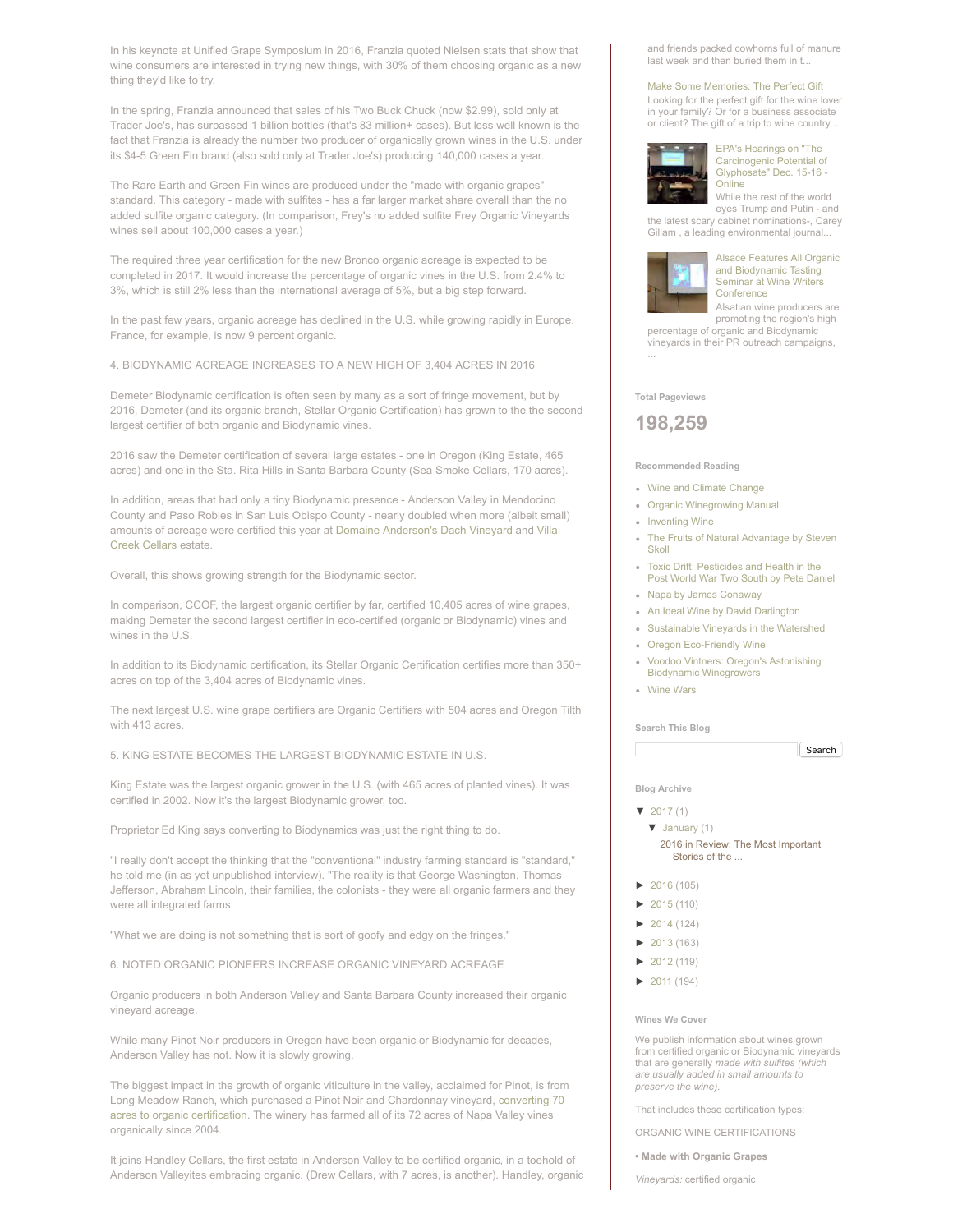on its estate vineyards since 2005, has now converted its steep, hillside RSM vineyard, adding 7 acres to its original 29 acres.

Roederer Estate also has 44 acres of organic vines (certified in 2014 and 2015), some of which go into Domaine Anderson wines, and is growing its organic program.

Down south in Santa Barbara County, the regional organic pioneer - Alma Rosa, certified organic since 2000 - has just planted 37 new acres of organic vines on its El Jabali estate, which will come into production in the 2019 vintage.

#### 7. EU'S GLYPHOSATE BATTLES HEAT UP

2016 was a year of consequences in the story of glyphosate, the main ingredient in the popular weedkiller Roundup, an herbicide widely used in the wine industry both in the U.S. and abroad. (In fact, for many North Coast wineries, using the herbicide is the main reason why they are not organic).

Following IARC's 2015 classification of the commonly used herbicide as a probable carcinogen, consumer sentiment grew from mild dismay to passionate grassroots activism to real political clout with the announcement that the herbicide would not be granted a 15 year renewal in the EU, but instead would only be renewed for 18 months.

Since then, the Minister of the Environment in France has called for a complete ban of glyphosate and new French laws are pending on pesticides overall that call for a 25% reduction by 2020. Italy has also restricted its use.

## 8. GLYPHOSATE IN THE U.S.

After inadvertently leaking a document in the spring showing its (foregone) conclusion that glyphosate was not carcinogenic, the EPA held hearings about glyphosate in December with a scientific advisory panel of experts (who are not EPA staff).

The handpicked review panel was modified due to Monsanto's complaints about one prominent OSHA expert who has opposed a different Monsanto product in a court trial. The EPA bowed to industry pressure to remove epidemiologist Peter Infante from the review panel.

Despite that, during the four days of hearings with the remaining panel members in D.C., there was widespread dissent among the experts over the white paper the EPA staff presented at the review meeting. Science review panel health experts criticized the agency for disallowing what some experts said were well done studies and including others with what they said were dubious findings.

The panel members will weigh in on their assessments in the spring of 2017. At the December session, a number of the experts indicated they would challenge the EPA's white paper findings.

### 9. CITIZEN GLYPHOSATE TESTING TAKES OFF IN THE U.S.

In 2016 the FDA, under pressure from the GAO, announced it would begin testing common foods for glyphosate. However, its staff could not agree on standardized protocols, and has therefore suspended testing in the meantime.

Two anti GMO nonprofit groups in the U.S. - Food Democracy Now and Moms Across America made news headlines and TV news for documenting the presence of low levels of glyphosate in food and wine.

The Moms group commissioned an initial study testing glyphosate levels in 10 bottles of wine and found glyphosate ranging from 1 ppb in an organically grown wine to 28 ppb in a chemically farmed wine. With testing costs of only a \$100 per bottle, vintners are now testing to find out the levels in their wines and more citizen testing is expected.

In addition, scientists at UCSF and elsewhere are helping consumers participating in the Detox Project, an initiative launched to monitor glyphosate levels in consumers who want to modify their diets to reduce their glyphosate levels.

Expect more citizen testing campaigns and activism in the new year.

## 10. IN MENDOCINO, ORGANIC GROWERS ARE BEING PAID LESS FOR ORGANIC GRAPES THAN CONVENTIONAL

In a turn of events that is hard to fathom, growers in Mendocino - a traditional stronghold for growers who sell organic wine grapes (25% of the county's vines are organic) to some of the country's largest producers (Bonterra and Frey) - have found they can get more money from growing conventional wine grapes than organic wine grapes.

Mendocino growers have been complaining in recent years over "opportunistic pricing" for organic grapes, and Bonterra, for one, has beefed up its recruitment efforts in regions like Lodi, *Vinification*: less than 100 ppm of sulfites (i.e. a normal range) *Winery:* certified organic facility *Labeling*: front or back label

#### • **Ingredients: Organic Grapes**

*Vineyards*: certified organic *Vinification:* up to 350 ppm of sulfites (same as for any non organic wine) *Labeling:* back label only

#### BIODYNAMIC® CERTIFICATIONS

#### **• Biodynamic Wine**

*Vineyards*: certified biodynamic *Yeasts*: native *Vinification*: less than 100 ppm of sulfites; **no additives of any kind** *Winery:* certified biodynamic facility *Labeling:* front or back label; Demeter logo may appear

#### **• Made with Biodynamic Grapes**

*Vineyards*: certified biodynamic *Yeasts*: native or organic *Vinification:* less than 100 ppm of sulfites; limited number of additives permitted *Winery:* certified biodynamic facility *Labeling:* front or back

*Note*: unlike organically grown wines, for which there is a category called "Ingredients: Organic Grapes," wines sourced from biodynamic grapes may not make any biodynamic claim on the bottle label. Bottle labeling is reserved for Demeter certified wines only.

SULFITES IN CONTEXT

According to U.C. Davis, the average among all wines in the U.S. (as well as globally) is 80 ppm.

WHAT THE USDA CALLS ORGANIC WINES

Unlike any other nation, the U.S. oddly imposes a no sulfite restriction on wines in order for them to be called Organic Wine. These wines are also called NSA or NAS wines (which stands for "No Sulfites Added" or "No Added Sulfites.")

From the above description, one can see that there are in fact three types of organically grown wines:

1. Organic Wine (less than 15% of all organically grown wine) 2. Made with Organic Grapes 3. Ingredients: Organic Grapes

The vast majority of wines from organic grapes are labeled Made with Organic Grapes Ingredients: Organic Grapes or are blended with nonorganic grapes and unlabeled.

Fine winemakers do not generally make wine without sulfites and a number of large wine retailers like BevMo do not sell wine in the category of "USDA Organic Wine."

With rare exceptions, this blog does not cover what the USDA calls "Organic Wine."

We are hopeful that the USDA will revise the categorization of organically grown wines and make NSA or NAS wines a category of their own.

This would put the U.S. in accord with the rest of the world, where "Organic Wine" means a wine from certified grapes made within limits on sulfites (generally under 100-150 ppm).